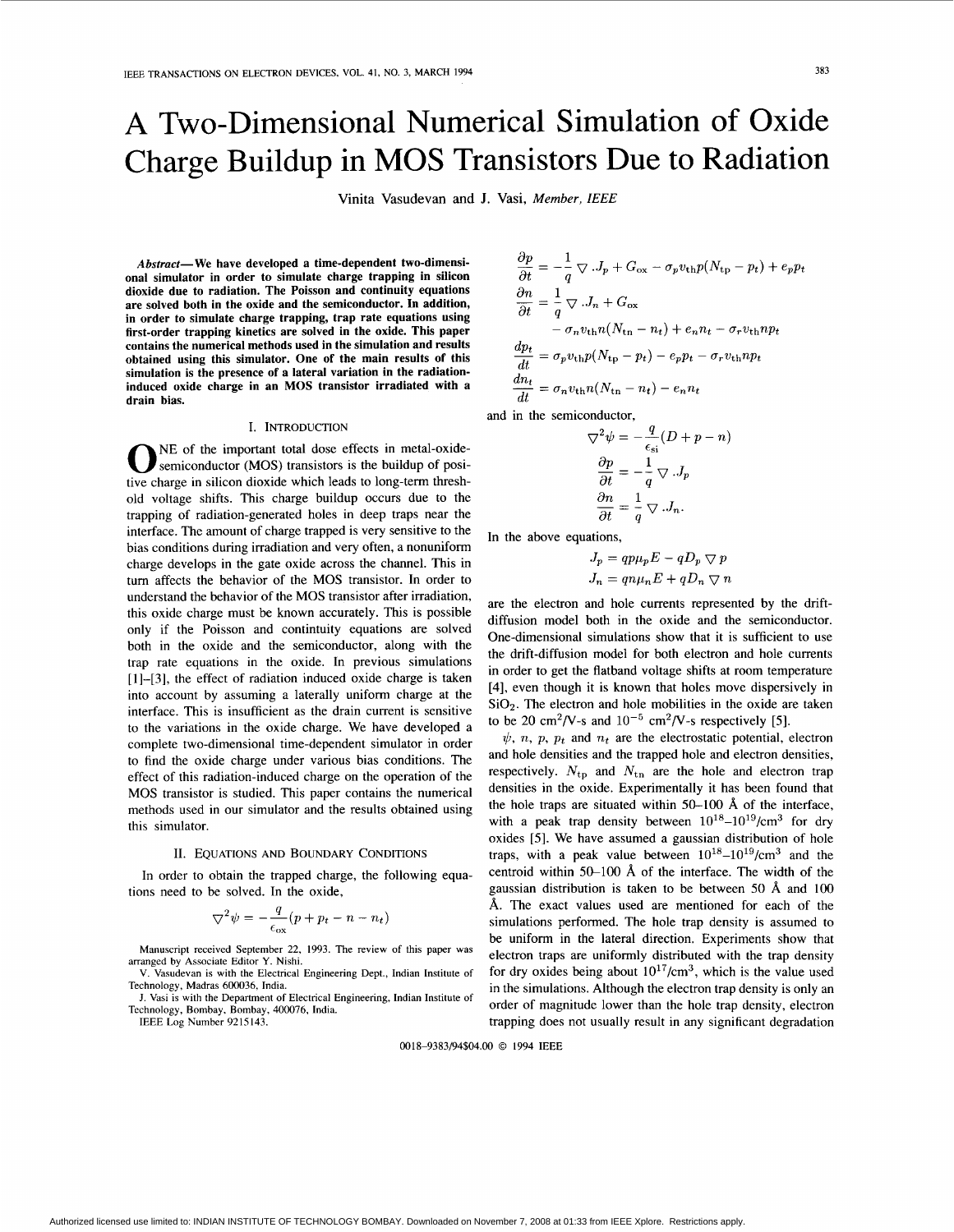due to the large mobility of electrons.  $\sigma_n$  and  $\sigma_n$  are hole and electron capture cross-sections for capture by neutral traps which typically have a value of  $10^{-18}$  cm<sup>2</sup>. The hole capture cross-section is reported to have a much higher value in the literature and this discrepancy is discussed in greater detail in a previous paper [6].  $\sigma_r$  is the capture cross-section for recombination of electrons with trapped holes and is taken to be  $10^{-15}$ cm<sup>2</sup>, which is approximately the capture crosssection for capture of electrons by coulombic attractive traps. The measured value of the thermal activation energy of the hole traps is between 0.7-1.4 eV [5]. In our simulations, this energy variation has been neglected and both hole and electron traps are assumed to have an activation energy of 0.7 eV. This results in emission probabilities due to thermal detrapping of trapped holes and electrons,  $e_p$  and  $e_n$ , of about  $10^{-4}/s$ . It is to be noted that since we are interested only in the trapping characteristics, a different value for the emission time will merely change the saturation value of the threshold voltage shift. Its variation with dose, electric field etc. will not be affected. Also, detrapping by tunneling to silicon is neglected.

 $G_{\text{ox}}$  is the generation rate of electron-hole pairs in the oxide which is obtained from the experimental value of the dose rate. Generation and recombination of carriers are neglected in the semiconductor. Although this will not give the correct carrier concentration in the semiconductor during irradiation, it will not affect the trapped charge in the oxide significantly since there is negligible injection of carriers from silicon into the oxide due to the large barrier height.

Depending on whether the transistor is  $n-$  or p-channel, only the electron or hole continuity equation is solved in the semiconductor, but all the equations are solved in the oxide. This is reasonable as there is no significant hole current in an n-channel transistor and vice versa except for very short channel devices. Therefore, this model reduces essentially to a heterojunction with  $SiO<sub>2</sub>$  modelled as a wide band gap semiconductor. One-dimensional simulations show that this is a fairly accurate model [6]. The vacuum level is used to represent the electrostatic potential and the equilibrium fermi level is used as the reference.

The structure used is a typical MOS structure as shown in Fig. 1, with field oxide included between the gate oxide and the source and drain contacts. The source, drain and substrate contacts are assumed to be ohmic contacts. At the gate contact CD also, ohmic boundary conditions were used, The gate contact is clearly not an ohmic contact, but this boundary condition can be used since we have neglected the thermionic injection current [7]. Along the artificial boundaries AB, EF, and the field oxide boundaries, it was assumed that the normal component **of** the current and the electric field is zero. At the  $Si-SiO<sub>2</sub>$  interface, Gauss's law was used directly. Current continuity and continuity of the quasi-fermi level [7] are assumed to be the interface conditions for the continuity equations. The former condition arises because we have assumed that there are no oxide traps at the interface. The interface states that are present can be assumed to charge up instantaneously in response to the effective gate bias (including the shift due to the bulk oxide charge). Once again the thermionic injection current across the interface is neglected.



**Fig. 1. The MOS transistor structure** used **in the simulations.** 

The gate boundary conditions and the interface conditions imply that the carrier concentrations are not accurate close to the two interfaces. Therefore the trapped charge within 20-30 *8,* of the two interfaces is less than expected. (Our simulations show that quasi fermi level falls steeply within 20-30 *8,* of the interface.) But this will not create much of an error in the total trapped charge, since most of the deep hole traps are further away than 20 Å from the  $Si-SiO<sub>2</sub>$  interface, and the trapped charge within 20-30 *8,* of this interface is in practice annealed out by electrons tunneling into the oxide from silicon *[5].* 

The MINIMOS 4.0 mobility model was used for carrier mobilities in silicon [SI. This model includes mobility variation with doping density, surface scattering, gate field and velocity saturation. Radiation-induced mobility degradation has not been included, since most of this degradation arises due to the buildup of interface states, which has not been included because there is no well accepted physical model for interfacestate generation in a radiation environment. However, the effect of interface states on the *I-V* characteristics can be simulated if the interface state distribution with energy is specified.

### 111. METHOD OF SOLUTION

The grid as well as the initial guess is obtained using the solution of the one-dimensional Poisson equation and the charge sheet model for the MOS transistor 191. The spatial discretization was done using the finite difference method with the Scharfetter-Gummel scheme used for the continuity equations and the time discretization using the second order Gear's method. Nonuniform time steps were obtained depending on the local truncation error [lo]. The coupled Newton method was used to solve the discretized nonlinear equations.

Both direct (sparse LU decomposition with a dynamic minimum degree ordering [11]) and iterative methods (based on the conjugate gradient algorithm) were tried out for the linear solvers. Since the Jacobian of the Poisson equation is symmetric and positive definite, the conjugate gradient method with an incomplete Cholesky preconditioner (ICCG) was used [12]. Since the Jacobian of the coupled equations does not have any special properties, the conjugate gradient squared method (CGS) method was used [13]. Both incomplete LU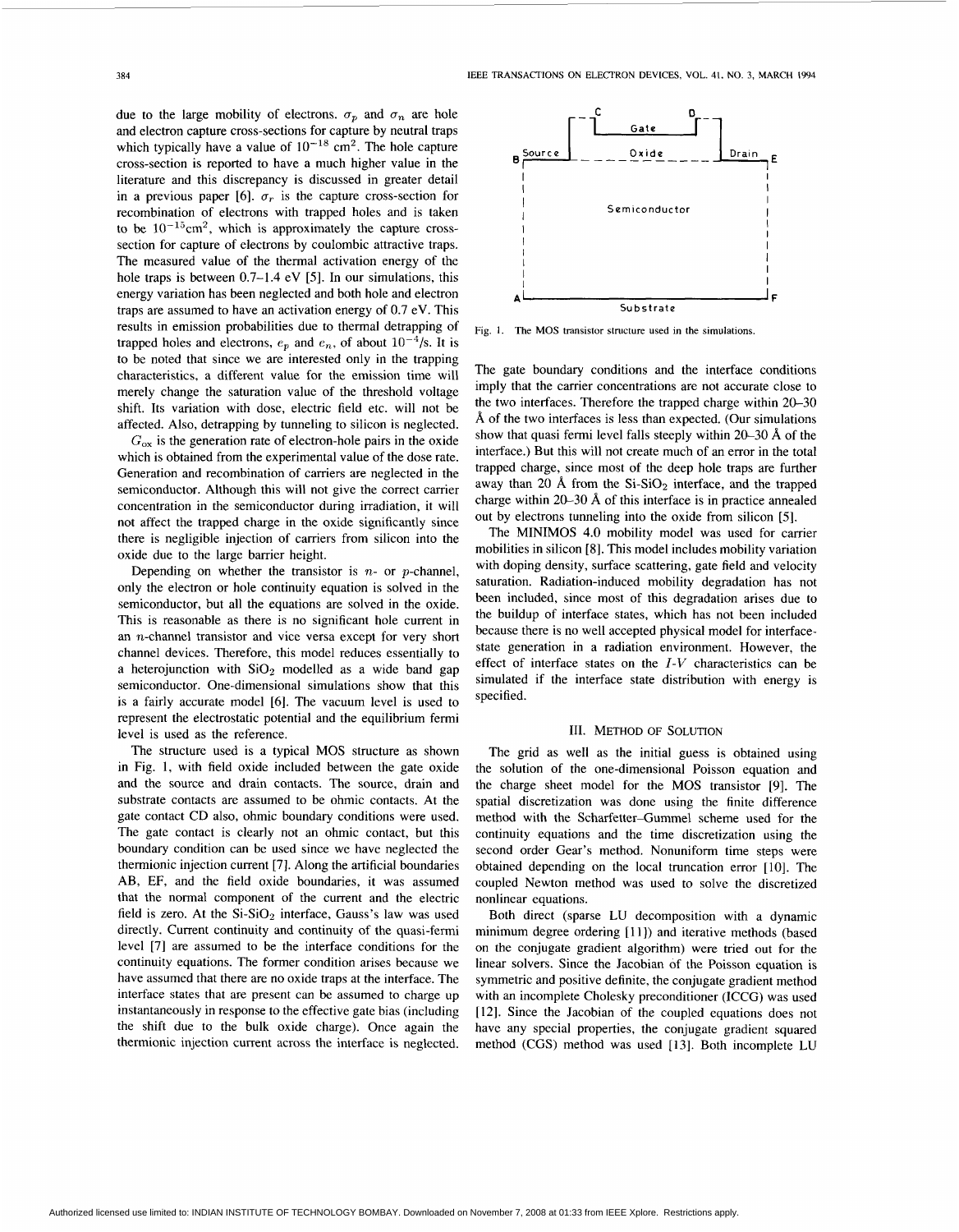(ILU) and a block incomplete LU (BILU) decompositions [14] were tried out as preconditioners. In addition, we have tried out the LU-GCR method [ **151** which has been previously used only in circuit simulation [16]. **In** this method, an LU decomposition is done for the steady state solution **(or** for the solutions at any particular time step). For all other Newton iterations, the generalized conjugate residual (GCR) method is used, with the most recent LU as the preconditioner. We have used it to solve the steady state equations, doing a complete LU until the error in the Newton iteration (measured relative to the value of the unknown) reduces to less than 0.1. In the subsequent Newton iterations, GCR was used with the last LU as the preconditioner and it typically converged in less than 5 iterations. This method is especially useful in cases where the initial guess is not very good, in which case initially the direct method performs better than the iterative methods and later on as the solution is approached it is preferable to use iterative methods. Since GCR performs very well with an LU preconditioner, this method is able to combine the advantages of both.

**As** mentioned previously, radiation incident on a biased device often results in a spatially nonuniform charge across the channel. Therefore, in order to calculate the threshold voltage  $(V_T)$ , simple analytic models based on a one-dimensional electric field cannot be used and at least a two-dimensional Poisson equation must be solved. **In** order to obtain the threshold voltage shift as a function of the dose, typically the threshold voltage calculation has to be done several times during a simulation, which makes it unfeasible to solve the entire coupled set of equations to find the threshold. Instead, we have solved the one-dimensional continuity equation along with the two-dimensional Poisson equation using the Gummel's method. This gives a value of  $V_T$  that is within 0.03 V of the value obtained using a full two-dimensional simulation and is very fast. In all our simulations a constant current threshold definition was used, i.e. the threshold voltage is taken to be the gate voltage at which the normalized drain current  $I_D/(W/L)$ , is  $10^{-7}$  A at an applied drain voltage of 0.25 V.

## Iv. RESULTS OF THE SIMULATION

In the steady state the simulator was tested against MIN-IMOS 4.0. Fig. 2 shows a typical comparison of the output characteristics for an n-channel device from MINIMOS and our simulator (RADMOS). **A** comparison with MINIMOS of the subthreshold characteristics is shown in Fig. 3. There is still a slight difference in the two currents, and this is because we have not been able to get the exact values of the material parameters used in MINIMOS.

[Figs. 4](#page-3-0) and 5 show the threshold voltage shifts obtained for a transistor irradiated under zero drain bias and different gate biases. Also shown in this figure are the flatband voltage shift with time obtained using a one-dimensional simulator and published experimental data [ 171, [ **181.** Assuming no interface traps are generated, a good correlation is expected between the flatband shifts in an MOS capacitor and the threshold voltage shifts in an MOS transistor irradiated under zero drain bias. The comparison with experimental data is made

Fig. 2. A comparison of the output characteristics obtained from **MINIMOS**  4.0 ( $\star$ ) and our simulator RADMOS ( $\bullet$ ) for an *n*-channel device ( $L_{\text{EFF}} = 3$  $\mu$ m). The data obtained using our simulator have been connected by straight lines for ease of visualization.

 $2.0$ 

v,, **(V)** 

 $V_{GS} = \frac{5V}{\sqrt{2}}$ 

ء ، ا  $v_{GS}$  = 1V

 $4.0$ 

**1.0** 

**NMOS** 

**MINIMOS** RADMOS

**0 -8** 

**0'6** 

 $\mathbf{0}$ 

**E**  *Y 0* -  $\mathbf{0}$ .



Fig. 3. A comparison of the subthreshold characteristics obtained from MINIMOS 4.0  $(*)$  and our simulator RADMOS  $(*)$  for a *p*-channel device  $(L_{\text{EFF}} = 1.5 \ \mu \text{m})$  and *n*-channel device  $(L_{\text{EFF}} = 4 \ \mu \text{m})$ .

by keeping all parameters fixed and varying only the peak value of the trap density until a reasonable comparison is obtained. From the figures, it is seen that the simulator is able to predict the shape of the curve very well. It is seen that the threshold shifts in the transistor (two-dimensional simulation) correlates well with the flatband shifts in the capacitor (onedimensional simulation), the correlation being better at lower doses and higher values of the applied electric field. This is understandable since the two situations are similar until the field due to the trapped charge begins to dominate.

Fig. 6 shows the flatband voltage shift at different points in the channel for n-channel transistors irradiated in the triode  $(V_{GS} = 2 \text{ V}, V_{DS} = 1 \text{ V})$  and saturation  $(V_{GS} = 2 \text{ V}, V_{DS} = 5$ V) regions. This flatband shift is calculated by finding the

 $\overline{6}\cdot 0$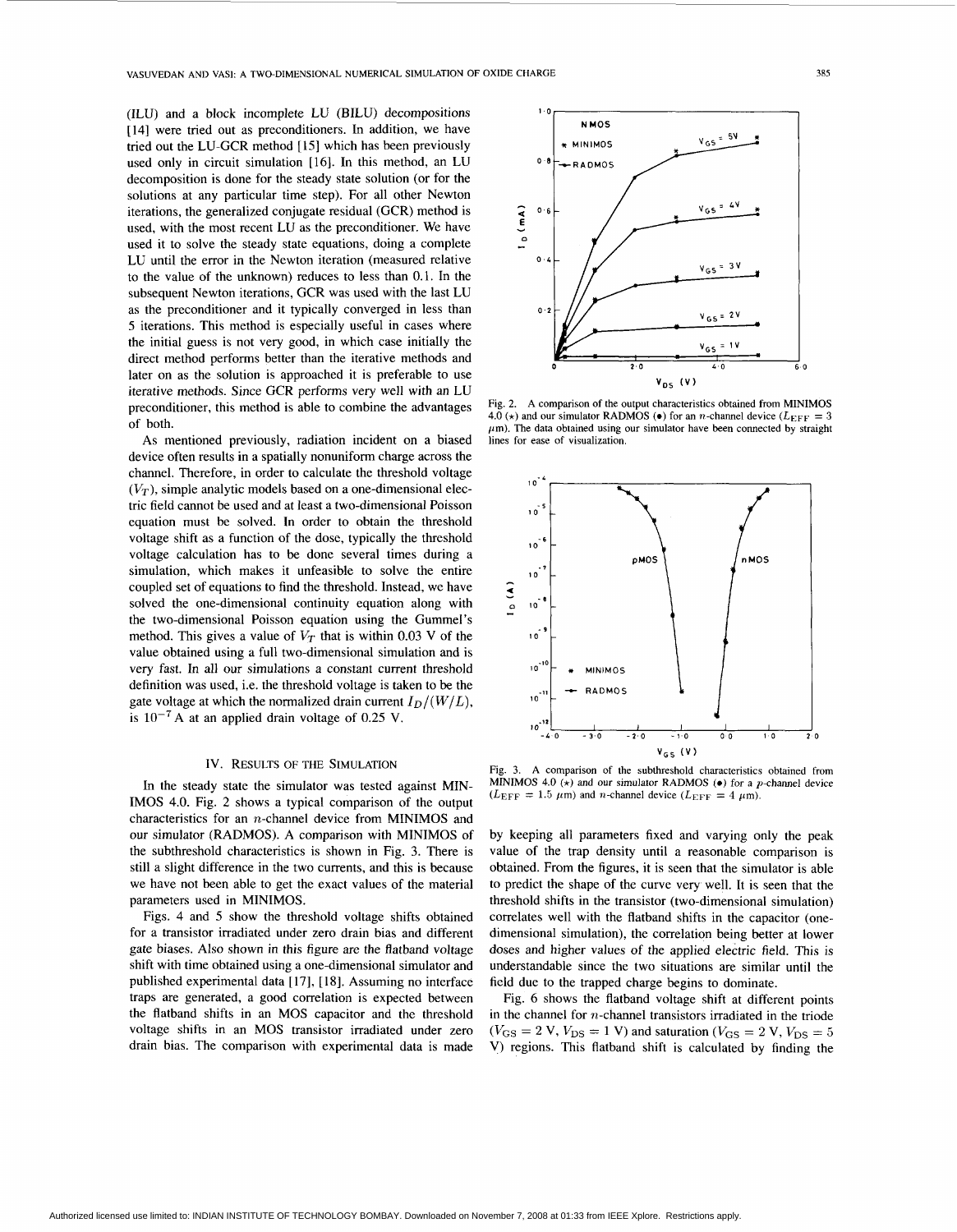<span id="page-3-0"></span>

Fig. **4. A** comparison of the threshold voltage shift in an MOS transistor (two-dimensional simulation) with the flatband voltage shift in an MOS capacitor (one-dimensional simulation) and with published experimental data [17]. The peak trap density used  $is10^{18}/cm^3$ , the width of the gaussian distribution is *60* **A** and the location of the centroid **is** at *50* **A** from the interface. The oxide thickness is *330* A.The values of the capture cross sections are mentioned in the text.



Fig. *5.* **A** comparison of the threshold voltage shift in an MOS transistor (two-dimensional simulation) with the flatband voltage shift in an MOS capacitor (one dimensional simulation) and with published experimental data [18]. The peak trap density is  $10^{18}$ /cm<sup>3</sup>, the width of the gaussian distribution is *60* **A** and the location of the centroid is at *53* A. The oxide thickness is *503* **A.** The values of the capture cross-sections are mentioned in the text.

centroid of the trapped charge along each vertical grid line. If irradiated in the triode region it is seen that the charge near the drain end of the channel is slightly larger than at the source end. This is understandable because, beyond a certain positive voltage, the flatband shift decreases slightly with an increasing oxide electric field **[6]** (essentially due to a decrease in the capture efficiency of the traps). **As** the electric field at the source end of the channel is larger, it contains a slightly smaller amount of positive charge. Normally, it is the energy barrier at the source that determines the threshold voltage and



Fig. 6. The flatband voltage shift across the channel for an **nMOS** transistor biased in **the** triode region (Total dose of 1 **M** rad(Si)) and the saturation region (Total dose of 200 **k** rad(Si)) during irradiation. **The** effective channel length is  $3 \mu$ m and the dose rate used was 100 rads (Si)/s. The oxide thickness is 500 Å. The peak trap density is  $5 \times 10^{18}/\text{cm}^3$ , the width of the gaussian distribution is *50* **A** and the location of the centroid is at 100 **A.** The values **of** the capture cross sections **are** mentioned in the text.

hence the drain current in the device. However, in this case the threshold voltage at the drain end is lower **than** at the source end and the drain region will therefore get inverted at a lower gate voltage. Therefore, by the time the source gets inverted, there is already a lot of inversion layer charge near the drain end, leading to currents that are larger than expected from the threshold voltage shift  $(\Delta V_T)$ . This can be seen more clearly from curves (a) of Fig. 7, which shows the inversion layer charge for two cases. The dashed line is the inversion charge for an MOS transistor that contains a laterally uniform fixed oxide charge that will give rise to a threshold voltage approximately equal to the threshold voltage at the source after irradiation. The solid line is the inversion charge obtained after irradiation in the triode region. Both the curves are obtained at  $V_{GS} = 0$  V and  $V_{DS} = 2$  V. It is clearly seen that the inversion charge at the drain end is increased due to lower thresholds at the drain, thus giving rise to higher currents. [Fig.](#page-4-0) [8](#page-4-0) shows the *I-V* characteristics of the device before and after irradiation, and it is seen that due to the nonunifomity in the lateral charge, the currents after irradiation are higher than expected from the threshold voltage shift. Since the difference in the threshold voltages at the two ends **is** not very large, the increase in current is not significant in the triode region, but is significant in the saturation region, when the inversion layer charge at the drain end is lower. **As** expected, the subthreshold characteristics show a parallel shift as seen in Fig. 9.

**As** seen in Fig. **6,** n-MOS transistors irradiated in saturation show a much larger nonuniformity in the oxide charge across the channel. Since the oxide fields near the drain end, close to the drain depletion region is negative (the field lines point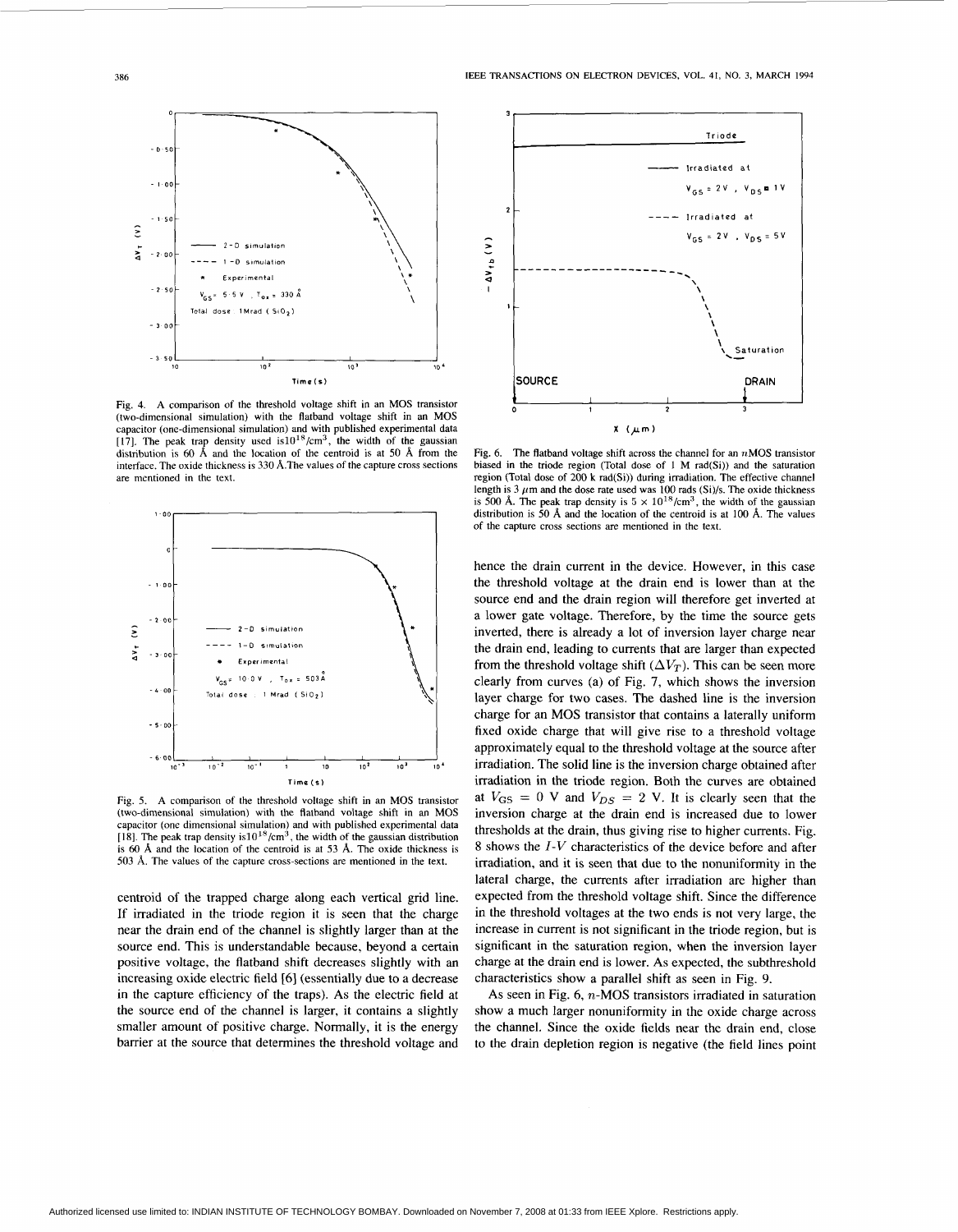<span id="page-4-0"></span>

Fig. 7. The inversion charge along the interface for the transistors irradiated in the triode and saturation region. The dashed lines show the inversion charge in an **MOS** transistor that contains a laterally uniform fixed charge that results in a threshold voltage approximately equal to the threshold voltage at the source after irradiation. The solid line in (a) is the inversion charge obtained after irradiation in the triode region. Both the curves in (a) are obtained for  $V_{\text{GS}} = 0$  V and  $V_{\text{DS}} = 2$  V. The solid line in (b) is the charge obtained for  $V_{\text{GS}} = -0.7 \text{ V}$ ,  $V_{\text{DS}} = 0.25 \text{ V}$ .



Fig. 8. The output characteristics of an  $n$ -channel transistor before and after irradiation. The transistor was biased in the triode region during irradiation. The total threshold voltage shift due to radiation is **3** V. The **peak** trap density is  $5 \times 10^{18}$ /cm<sup>3</sup>, the width of the gaussian distribution is 50 Å and the location **of** the centroid **is** at 100 A. The values of the capture cross sections are mentioned in the text.

towards the gate), the amount of trapped charge is much lower near the drain (since the generated holes drift towards the gate and the hole traps are located near the interface). This gives rise to a higher threshold voltage at the drain end and at the gate voltage corresponding to  $V_T$  at the source end, the drain does not get inverted at all, as seen in curves (b) of Fig. 7. Once again, the dashed line is the inversion charge in an MOS transistor that has laterally uniform oxide charge that gives rise to a threshold voltage that is equal to the threshold voltage at



Fig. 9. The subthreshold characteristics before and after irradiation in the triode region ( $V_{\text{GS}} = 2$  V,  $V_{\text{DS}} = 1$  V, Total dose: 1 M rad (Si)) and in the saturation region ( $V_{\text{GS}} = 2$  V,  $V_{\text{DS}} = 5$  V, Total dose: 200 k rad (Si)). The effective channel length is 3  $\mu$ m. The peak trap density is  $5 \times 10^{18}/\text{cm}^3$ , the width of the gaussian distribution is 50 Å and the location of the centroid is at 100 Å. The values of the capture cross sections are mentioned in the text.

the source after irradiation. The solid line shows the inversion charge that is obtained after irradiation in the saturation region, and obviously the drain does not get inverted at all. A slightly larger gate voltage is needed to get significant current in the device. It can be seen from Fig. 9 that after irradiation, the subthreshold current increases significantly with the drain bias. This gives rise to a threshold voltage that depends on the drain bias during measurement as shown in Fig. 10. **As** seen from the figure, the threshold voltage decreases with an increasing drain bias and approaches the threshold voltage at the source end at larger drain voltages. This can be explained as follows. Over most of the channel, the oxide field is largely due to the gate voltage. Very near the drain junction however, the oxide field is determined both by the drain and the gate voltages. This gives rise to a more or less uniform buildup of charge over a large portion of the channel and a steep nonuniformity in the charge very near the drain junction, as seen in Fig. 6, which shows the resulting flatband shift. At large drain biases, this highthreshold region near the drain is completely covered by the drain depletion region and hence it does not affect the threshold voltage of the device, which is then determined by the source threshold. However, at low drain biases the drain depletion region does not cover the high-threshold region completely and consequently a portion of the channel does not get inverted at the gate voltage corresponding to the threshold at the source. This gives rise to a higher threshold voltage for the device if measured at low drain biases.

Since the extent of the high-threshold region near the drain depends on the drain depletion width during irradiation, it will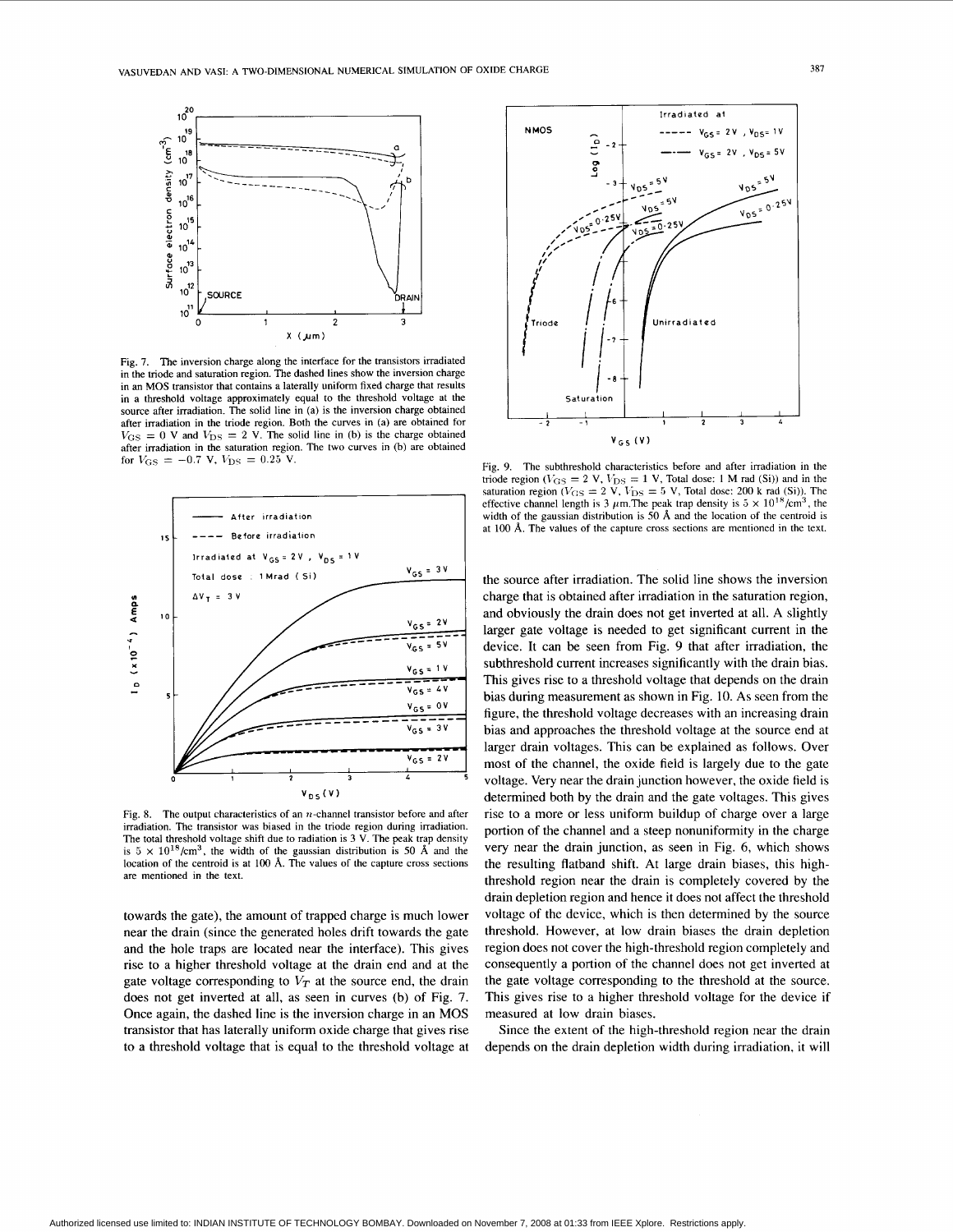

Fig. IO. The threshold voltage variation with the drain voltage during measurement for the 3  $\mu$ m *n*-channel transistor irradiated in the saturation region. The peak trap density is  $5 \times 10^{18} / \text{cm}^3$ , the width of the gaussian distribution is 50 Aand the location of the centroid is at 100 A. The values of the capture cross sections *are* mentioned in the text.

vary with the applied gate and drain voltage during irradiation. **A** higher gate voltage during irradiation will therefore result in a lower nonuniformity in the charge. This in turn would lead to a smaller variation in  $V_T$  with the drain bias during measurement as seen in Fig. **11.** Also, with an increase in the total dose, the nonuniformity in the charge increases, resulting in a larger  $V_T$  variation with the drain bias during measurement as shown in Fig. 11.

Fig. 12 shows the output characteristics of the *n*-channel device before and after irradiation in the saturation region. From the figure, it can be seen that there is a significant difference in the currents before and after irradiation at the same  $V_{GS} - V_T$ . Also it becomes more difficult to drive the device into saturation after irradiation. This is because as the pinch-off region goes further into the channel, the edge of the channel sees an increasing gate voltage due to an increasing amount of positive charge in the oxide (as seen from Fig. *6),*  resulting in an increasing drain current. This is consistent with the fact that the threshold voltage decreases with the applied drain voltage during measurement.

P-channel devices that are irradiated when biased in either the triode or saturation region, have a larger amount of positive charge near the drain end of the channel. This is because in a p-channel device, the oxide fields become more positive going towards the drain, irrespective of whether the transistor is biased in the triode or saturation region. Since the threshold voltage at the drain end is larger (i.e., more negative) than at the source end, the value of  $V_T$  decreases (i.e., becomes less



Fig. 11. **The** threshold voltage variation with the drain voltage during measurement **for** different values **of** the total dose. This is for an **nMOS**  transistor irradiated in the saturation region ( $V_{\text{GS}} = 3$  V,  $V_{\text{DS}} = 5$  V). **Also** shown is the threshold variation for the transistor irradiated deeper in the saturation region ( $V_{\text{GS}} = 2$  V,  $V_{\text{DS}} = 5$  V), for a total dose of 277 location of the centroid is at 100 A. The values of the capture cross-sections *are* mentioned in the text.



Fig. 12. The output characteristics of an *n*-channel transistor  $(L_{\text{EFF}} = 3)$  $\mu$ m), before and after irradiation. The transistor was biased in the saturation region during irradiation. **The** total threshold voltage shift due to radiation is **1 V.** The peak trap density is  $5 \times 10^{18}/\text{cm}^3$ , the width of the gaussian distribution is 50 *8,* and the location of the centroid is at 100 A. The values of the capture cross sections are mentioned in the text.

negative) with an increasing drain bias during measurement, the characteristics of this variation being similar to  $n$ -channel devices irradiated when biased in saturation.

Preliminary measurements on irradiated CD 4007 pMOS transistors in our laboratory show that the threshold voltage after irradiation varies with the drain bias during measurement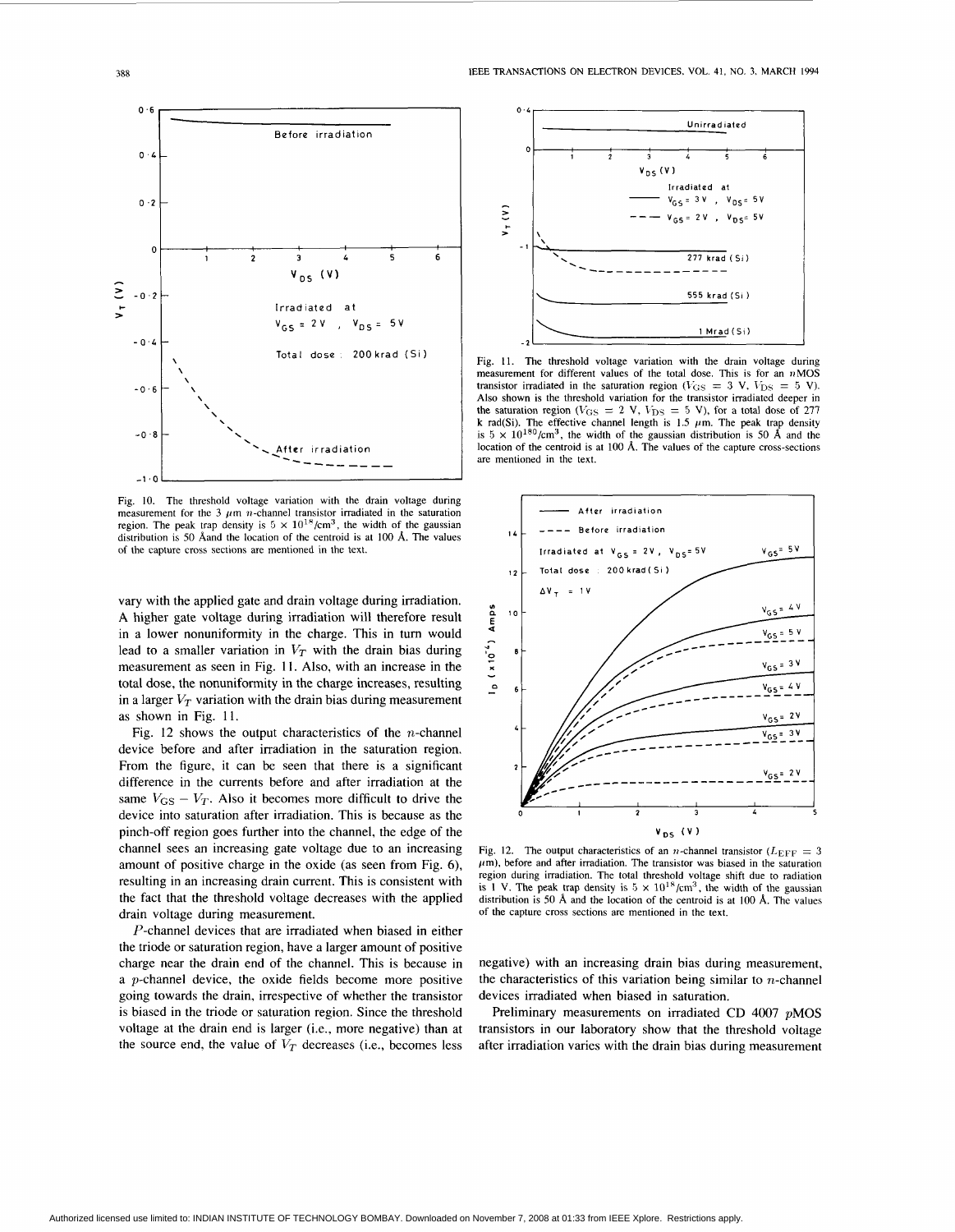

Fig. 13. The threshold voltage variation with the drain voltage during measurement **for** irradiated CD 4007 *p* MOS transistors in the saturation region  $(V_{\text{GS}} = -2 \text{ V}, V_{\text{DS}} = -5 \text{ V}$  and  $V_{\text{GS}} = -3 \text{ V}, V_{\text{DS}} = -5 \text{ V}$ ) and triode region  $(V_{\text{GS}} = -4 \text{ V}, V_{\text{DS}} = -1 \text{ V})$  at different values of the total dose.

[19]. This is shown in Fig. 13 for two transistors irradiated in the saturation region  $(V_{GS} = -2 \text{ V and } -3 \text{ V}, V_{DS} = -5 \text{ V})$ and one in the triode region  $(V_{\text{GS}} = -4 \text{ V}, V_{\text{DS}} = -1 \text{ V}).$ **It** can be seen that the threshold voltage varies with the drain bias during measurement for transistors irradiated in the triode and saturation region, as expected. The amount of variation in the threshold voltage decreases with an increasing gate bias during irradiation in saturation region. It also increases with increasing dose, as expected from the simulations. However, the transistor irradiated in the triode region shows a variation in  $V_T$  that is larger than expected, which could be due to interface state generation. Exact comparisons are not possible as the doping profile, oxide thickness etc. are not known exactly and also because all of these transistors also showed some amount of interface state generation.

# v. CONCLUSION

We have, for the first time, developed a two-dimensional time-dependent simulator that solves all the equations in both the oxide and the semiconductor. Simulations were performed to obtain the oxide charge due to radiation under various bias conditions. When no drain bias is applied during irradiation, the results compare well with experiment. However a good correlation with flatband shifts in capacitors is obtained only for low total doses and large values of the applied gate bias during irradiation. **A** drain bias during irradiation results in a nonuniform charge buildup across the channel and this results in a threshold voltage after irradiation, that depends on the drain bias during measurement. This is also seen in transistors subject to hot carrier degradation [20]. Measurements of the oxide charge and interface states close to the source and drain depletion regions have been made in transistors

irradiated both with and without drain biases [21]-[22]. In both cases, a nonuniformity in the charge has been observed arising due to a varying electric field in this region. However exact comparisons would require reasonably accurate doping profiles near the source and drain junctions which are not available. Also, preliminary data on irradiated CD4007 PMOS transistors showed some of the trends predicted by the simulator.

#### **REFERENCES**

- [I] C. **L.** Wilson and J. L. Blue, "Two dimensional modeling of radiation effects in short channel MOSFET's." *IEEE Trans. Nuc/. Sci.,* vol. NS-3 I,
- pp. 1676, 1982.<br>[2] C. R. Wilson and J. L. Blue. "Two-dimensional modeling of n-channel"<br>in the case of a state of the condition of the condition of the channel MOSFET's including radiation induced interface and oxide charge," *IEEE Trans. Nucl. Sci.,* vol. NS-31, pp. 1448, 1984.
- *[3]* R. Rios, R. K. Smeltzer, R. Amantea, and R. Rothwarf, "A three dimensional device simulator **for** radiation hard MOS-SOS transistors,"
- *Solid Stare Electron.,* vol. 34, pp. 853, 1991. [4] V. Vasudevan and **J.** Vasi, "A simulation **of** the multiple trapping model
- for CTRW transport," *J. App/. Phys.,* vol. 74, p. 3224, 1993.. *[5]* **F. B.** Mclean, H. E. Boesch **Jr.,** and T. R. Oldham. "Electron-hole generation, transport, and trapping in  $SiO<sub>2</sub>$ ," in *Ionising Radiation Effects in MOS Devices and Circuits,* T. P. Ma and **P. V.** Dressendorfer, eds. New York: Wile<br>V. Vasudevan and J.
- eds. New York: Wiley Interscience, 1990, p. 87.<br>[6] V. Vasudevan and J. Vasi, "A Numerical Simulation of Hole and Electron Trapping in Silicon dioxide due to Radiation," *J. Appl. Phys.,*  vol. 70, p. 4490, 1991.
- 171 H. K. Henisch, Metal-Semiconductor Contacts-An Approach to Ideas and Models. Oxford, UK: Clarendon, 1957.
- (81 **S.** Selberherr, W. Hansch, M. Seavey, and **J.** Slotboom, "The evolution **of** the MINIMOS mobility model," *Solid State Electron.,* vol. *30,* p. 1425, 1990.
- [9] J. R. Brews, "Physics of the MOS transistor," in *Silicon Integrafed Circuits Parr* A,D. Kahng, ed., Applied Solid-State Science Series. New York: Academic, 1981, chap. 1.
- (10) H. Schichman, "Integration system of a nonlinear network analysis
- program," *lEEE Trans. Cir. Theory,* vol. CT-17, [p. 387,](#page-4-0) 1970. **[I** I] K. S. Kundert. "Sparse matrix techniques," in *Circuir Analysis, Simulation and Design, Parr I,* A. E. Ruehli, Ed. Amsterdam: North-Holland, 1986.
- [ 121 D. Kershaw, "The incomplete Cholesky-Conjugate Gradient method **for**  the iterative solution of linear equations," *J. Compuf. fhys.,* vol. 26, p. 43, 1978.
- [13] C. den Heijer, "Preconditioned iterative methods for nonsymmetric linear systems," in *Proc. Int.* Conf. *Simulation of Semiconductor Devices*
- and Processes. Swansea, UK: Pineridge Press, p. 267, 1984.<br>[14] S. J. Polak, C. Den Heijer, W. H. A. Schilders, and P. Markowich, "Semiconductor device modeling from a numerical point of view," *Int. J. Num. Meth. Engg., vol.* 24, p. 763, 1987.<br>[15] C. A. Dasannacharya, "Numerical solution of the semiconductor equa-
- tions for the MOS transistor," M. Tech thesis, IIT Bombay, 1992.
- (161 **A.** Yajima, **F.** Yamamoto, and I. Monoka, "Complete **LU** decompositionconjugate residual method for large scale circuit simulation," Int. Symp. *Circuits and Syst.,* p. 619, 1988.
- 1171 J. D. McBrayer, D. M. Fleetwood, R. A. Pastorek, and R. V. Jones, "Correlation of hot carrrier and radiation effects in MOS devices," IEEE
- *Trarzs. Nucl. Sci.,* vol. NS-32, **p.** 3935, 1985. [IS) P. S. Winokur, **F.** W. Sexton, **J.** R. Schwank, **D.** M. Fleetwood, P. V. Dressendorfer, T. F. Wrobel, and **D.** C. Turpin, "Total-dose radiation and annealing studies: implications for hardness assurance testing," *lEEE Trans. Nud. Sl.i.,* vol. NS-33, p. 1343, 1986.
- 1191 Prashant Shamarao and **J.** Vasi, unpublished memo.
- [20] B. Doyle, M. Bourcerie, **J.** Marchetaux, and **A.** Boudou, "Interface state creation and charge trapping in the medium-to-high gate voltage range  $(V_d/2 \ge V_g \ge V_d)$  during hot-carrier stressing of *n*-MOS transistors,
- *lEEE Trans. Elecrron Devices,* vol. 31, p. 744, 1990. [21] W. Chen. A. Balasinski, and T. P. Ma, "Lateral distribution of radiation induced damage in MOSFET's," *IEEE Trans. Nucl. Sci.,* vol. NS-38, p. 1124, 1991.
- [22] Artur Balasinski and T. P. Ma, "Ionising radiation damage near CMOS transistor channel edges," *IEEE Trans. Nucl.* Sei., vol. NS-39, p. 1998, 1992.